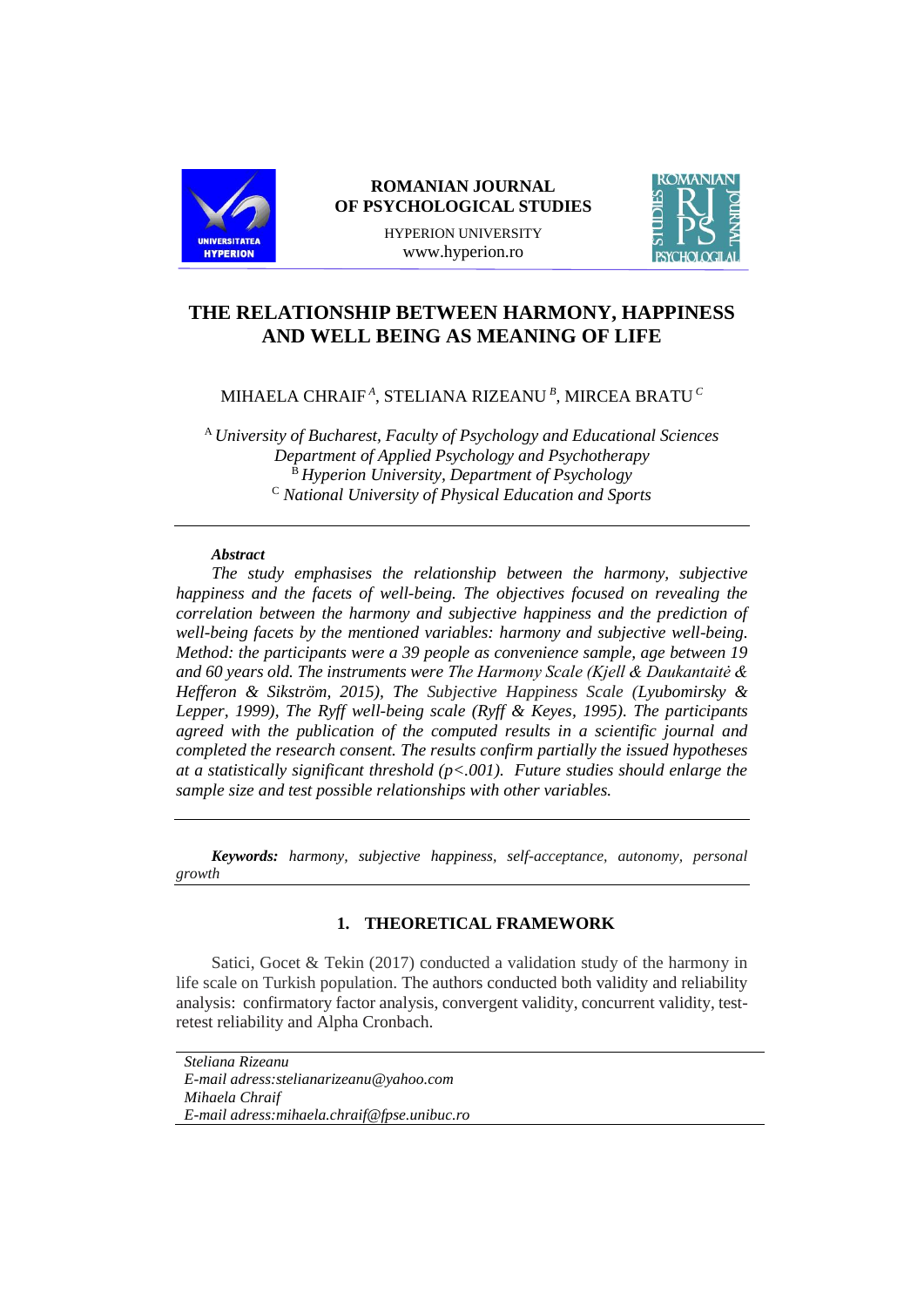Kjell, Daukantaitė, Hefferon & Sikström (2015) were interested to analyse whether or not the Harmony may complements the satisfaction in life. Furthermore they were interested to conceptualize the cognitive component of Well-being. Li (2008a) cited by the mentioned authors above, highlighted that harmony represents the balance between different aspect of the world.

Zohreh & Alireza (2016) highlighted the relationship between happiness and subjective well-being. They find out strong and statistically significant correlation between these variables at school teachers.

Yun, Rhee, Kang & Sim (2019) conducted a study focused on the relationship between subjective well-being and satisfaction with life. They find out significance and relevant psychometric proprieties.

Rudy, Sheldon, Awong & Tan (2007) were interested to relate the autonomy with culture and well-being in the way of highlighting the benefits of autonomy.

Bryja (2012) conducted a study on the British and Ecuadorian university students evidenced that autonomy correlate statistically significant with subjective well-being.

Garcia, Al Nima & Kjell (2014) were interested to study the relationship between the well-being, harmony and the affective profiles. The study highlighted that the variables environmental mastery and self-acceptance predict the sense of a harmonious life. The authors selected a 500 participants sample on internet and applied the Harmony, Well-being and Positive and negative scales. After running the MANOVA, the findings emphases that affective profiles were relate to psychological well-being and harmony in life (Garcia, Al Nima & Kjell, 2014).

Carreno, Eisenbeck, Pérez-Escobar & García-Montes (2021) conducted a study focused on the relationship between harmony and the facets of well-being during Covid -19 pandemic. The authors applied two models of well-being in order to study the pandemic distress and harmony. The participants sample were a number of 12203 from 30 countries. The findings evidenced that the inner harmony represents an essential facet of well-being.

Oleg & Erik (2013) were interested to investigate the relationship between happiness, subjective well-being, life satisfaction and quality of life. The results emphasize that global well-being factor explain 83% of variance for both happiness and quality of life variables. The authors applied Oxford Happiness Questionnaire and the Quality of Life scales.

Rizeanu & Chraif (2020, 2021) conducted two studies concerning the relationship between happiness, emotions and quality of life and relationship between humor, life satisfaction, emotions and well-being and concluded that there are positive bivariate correlations between Happiness and Quality of life and between the Humor styles and Well-being Facets and Emotions and Life **Satisfaction**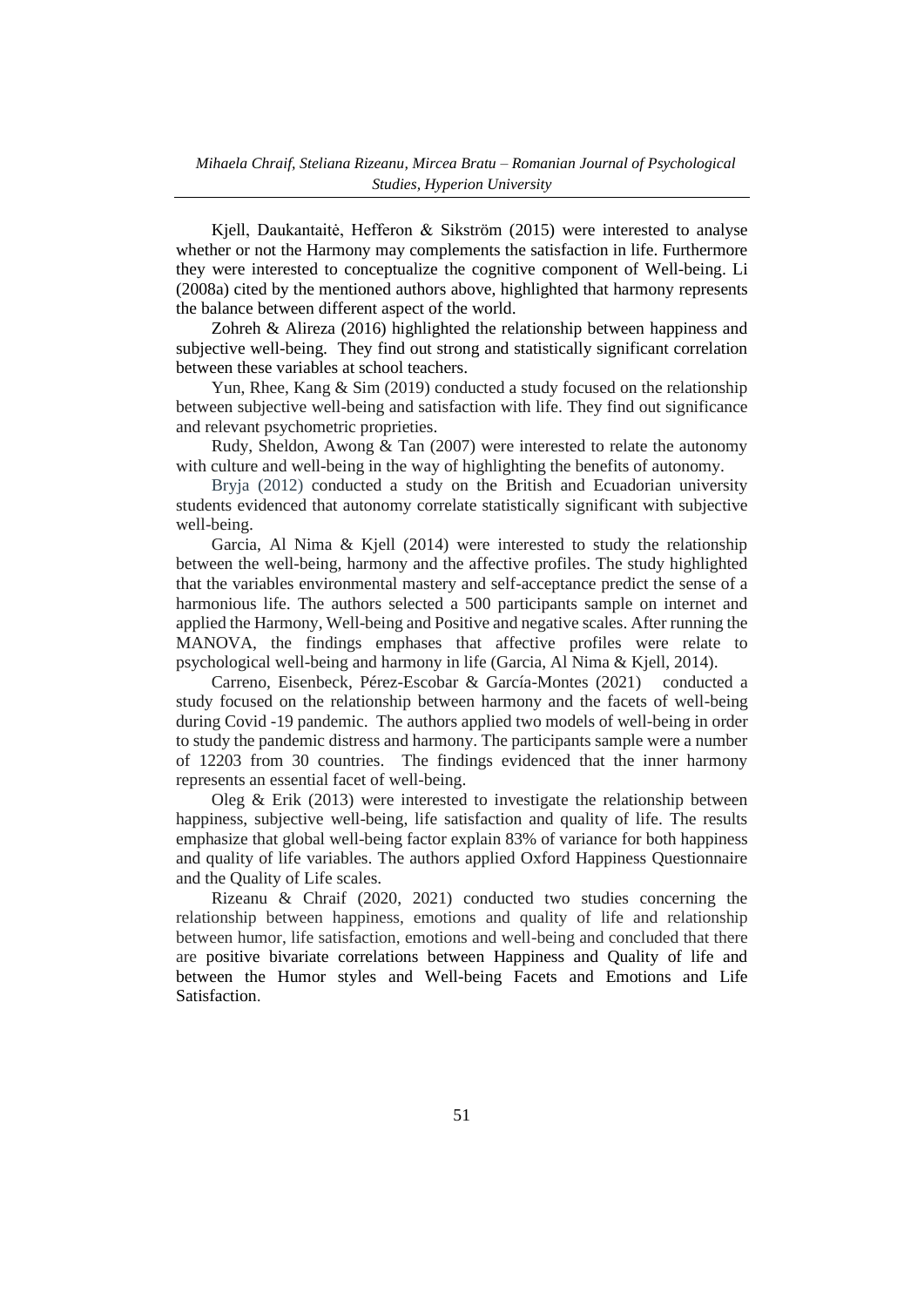### **2. OBJECTIVE AND HYPOTHESES**

### 2.1.OBJECTIVE

The objectives of the research:

1. To test possible bivariate correlations between the variables: harmony and subjective happiness.

2. To evidence that harmony predicts the facets of well-being.

3. To evidence that subjective well-being predicts the facets of well-being.

#### 2.2.HYPOTHESES

The research hypotheses:

1. There is a statistically significant bivariate correlation between harmony and happiness.

2. Harmony predicts statistically significant the autonomy.

3. Harmony predicts statistically significant the control.

4. Harmony predicts statistically significant the personal growth.

5. Harmony predicts statistically significant the environmental mastery.

6. Harmony predicts statistically significant the purpose in life.

7. Harmony predicts statistically significant the self-acceptance.

8. Subjective happiness predicts statistically significant the autonomy.

9. Subjective happiness predicts statistically significant the control.

10. Subjective happiness predicts statistically significant the personal growth.

11. Subjective happiness predicts statistically significant the environmental mastery.

12. Subjective happiness predicts statistically significant the purpose in life.

13. Subjective happiness predicts statistically significant the self-acceptance.

#### **3. METHOD**

### 3.1. The participants

The participants were people from different domains of activities, age between 19 and 60 years old (Mean  $=36.82$ , S.D. $=12.09$ ). The participants were agreed the publication of the anonymized results and agreed accepting the research consent.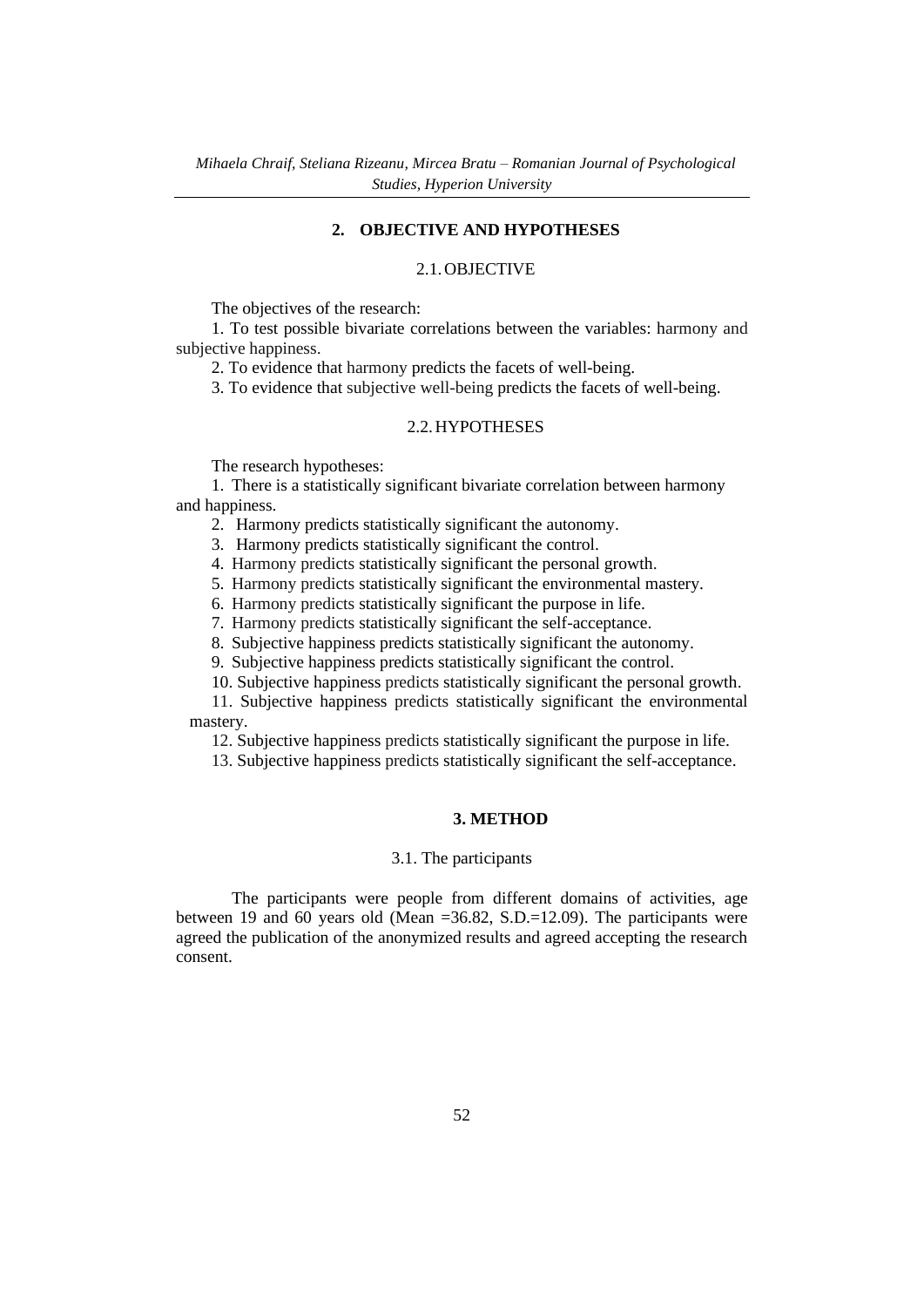### 3.2. The instruments

1. *The Harmony Scale* (Kjell & Daukantaitė & Hefferon & Sikström, 2015). The 5 items loading ranged from .73 to .86. Furthermore, the Cronbach Alpha calculated was .90. The items were measured from 1- totally disagreed to 7- totally agreed.

2. *The Subjective Happiness Scale (*Lyubomirsky & Lepper, 1999) consist in 4 items measured from 1- totally disagreed to 7- totally agreed. Cazan (2017) validated on the Romanian population the scale. Hence, the Alpha Cronbach value is .85, the explained variance  $(R^2)$  is .68.56 % from the satisfaction with life criteria in the validation study. After performing the factorial analyses the Eigenvalue was 2.74 for the single factor of the Subjective Happiness Scale.

3. *The Ryff well-being scale* (Ryff, 1995) is composed from a number of 42 items on a scale from 1 - totally disagreed to 6- totally agreed. Seifert (2005) calculated psychometric indicators for the scale and obtained the Alpha Cronbach coefficient on a range between .87 and .93. In the Romanian version of the scale Alpha Cronbach coefficient on a range between .88 and .92 (Rus & Kallay, 2014).

### 3.3. Procedure

After literature review and concept operationalize the variables a google form document was issued. In the beginning of the questionnaire the participants were able to accept by their wish volunteer the research individual consent after understanding the purpose of the study. They agreed with the publication in a scientific journal of the results and interpretation. The instruments were applied in accord with the ethical code, GDPR and anonymous personal data.

### 3.4. The design

To test the regression hypotheses, the variables were the followings:

• Independent variables: harmony, happiness.

• Dependent variables: autonomy, control, personal growth, environmental mastery, purpose in life and self-acceptance.

#### **4. RESULTS**

In the table 1 can be observed the reliability coefficients Alpha Cronbach for each dimension of the questionnaires: harmony, happiness, autonomy, control, personal growth, environmental mastery, purpose in life and self-acceptance.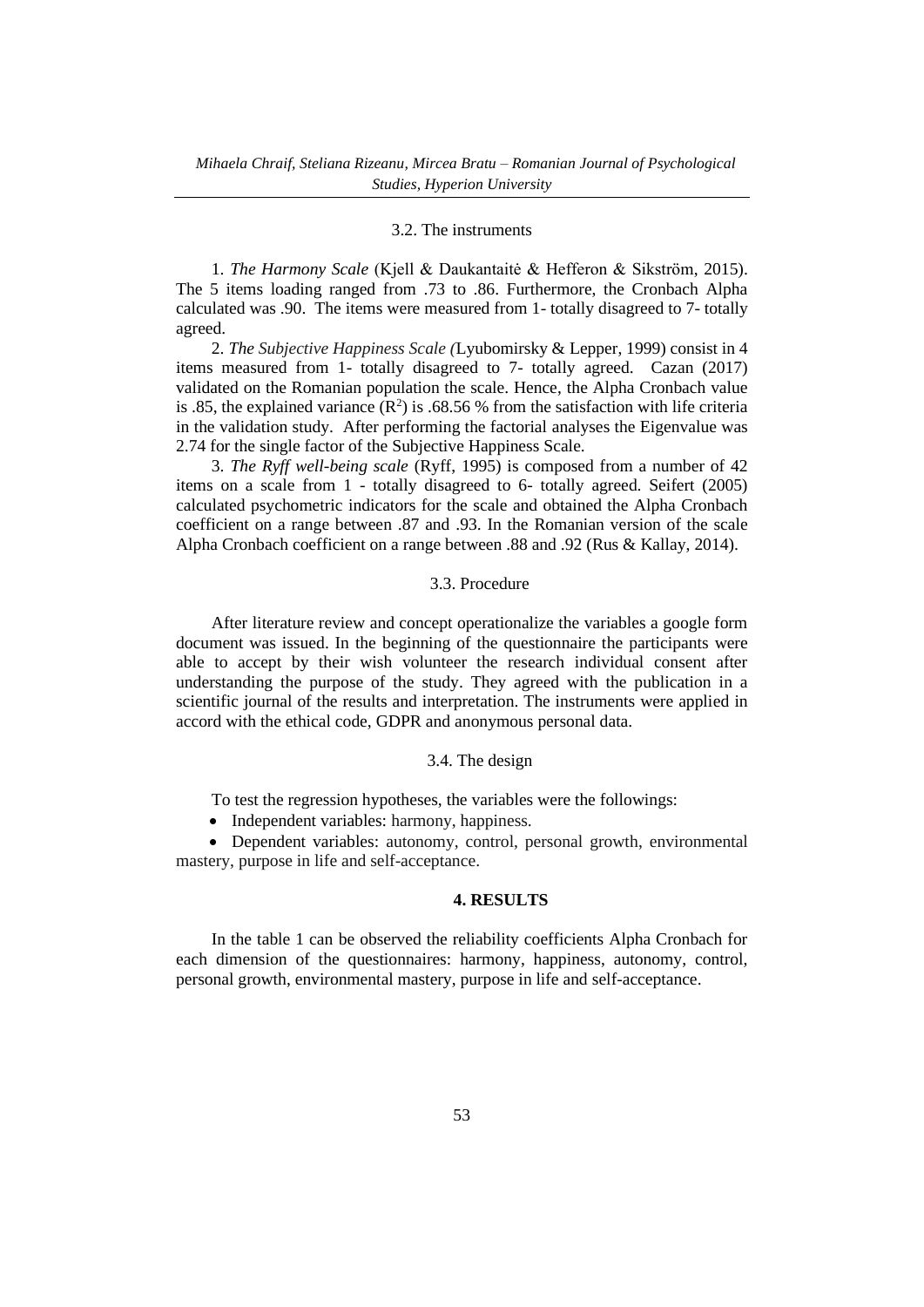| Table 1. Alpha Crombach coefficients |                |  |  |  |
|--------------------------------------|----------------|--|--|--|
| Variables                            | Alpha Cronbach |  |  |  |
| Harmony                              | 0.909          |  |  |  |
| Happiness                            | 0.83           |  |  |  |
| Autonomy                             | 0.708          |  |  |  |
| Control                              | 0.725          |  |  |  |
| Personal growth                      | 0.751          |  |  |  |
| Environmental mastery                | 0.706          |  |  |  |
| Purpose in life                      | 0.781          |  |  |  |
| Self-acceptance                      | 0.783          |  |  |  |

Table 1. Alpha Cronbach coefficients

In the table 2 can be seen the mean and standard deviation for the variables: harmony, happiness, autonomy, control, personal growth, environmental mastery, purpose in life and self-acceptance.

| $10010 +$<br>Descriptive statistics |                       |  |  |  |  |  |  |
|-------------------------------------|-----------------------|--|--|--|--|--|--|
| Mean                                | <b>Std. Deviation</b> |  |  |  |  |  |  |
| 28.30                               | 5.740                 |  |  |  |  |  |  |
| 20.30                               | 6.005                 |  |  |  |  |  |  |
| 35.66                               | 5.791                 |  |  |  |  |  |  |
| 34.58                               | 5.383                 |  |  |  |  |  |  |
| 39.76                               | 6.187                 |  |  |  |  |  |  |
| 37.20                               | 6.005                 |  |  |  |  |  |  |
| 37.69                               | 5.120                 |  |  |  |  |  |  |
| 36.43                               | 7.946                 |  |  |  |  |  |  |
|                                     |                       |  |  |  |  |  |  |
|                                     |                       |  |  |  |  |  |  |

Table 2.- Descriptive statistics

Testing the correlation hypotheses with Pearson bivariate correlation statistically test the followings results were obtained: harmony and happiness  $(r=.880; p<.001)$ , harmony and autonomy  $(r=.662; p<.001)$ , harmony and control  $(r=.845; p<.001)$ , harmony and personal growth  $(r=.647; p<.001)$ , harmony and environmental mastery ( $r = .574$ ;  $p < .001$ ), harmony and self-acceptance ( $r = .814$ ;  $p<.001$ ), happiness and autonomy ( $r=.627$ ;  $p<.001$ ), happiness and control ( $r=.811$ ) ;  $p<.001$ ), happiness and personal growth  $(r=.725; p<.001)$ , happiness and environmental mastery ( $r = .606$ ;  $p < .001$ ), happiness and self-acceptance ( $r = .904$ ; p<.001).

The first hypothesis (There is a statistically significant bivariate correlation between harmony and happiness) was confirmed for the correlation coefficient r=.88 and the statistically significant threshold  $p<001$ ).

In order to test the simple regression hypotheses, the regression statistically models were applied. Hence, table  $3$  emphasises the R and R square values, the predictors, criteria and the unstandardized Beta coefficients for the simple regression models.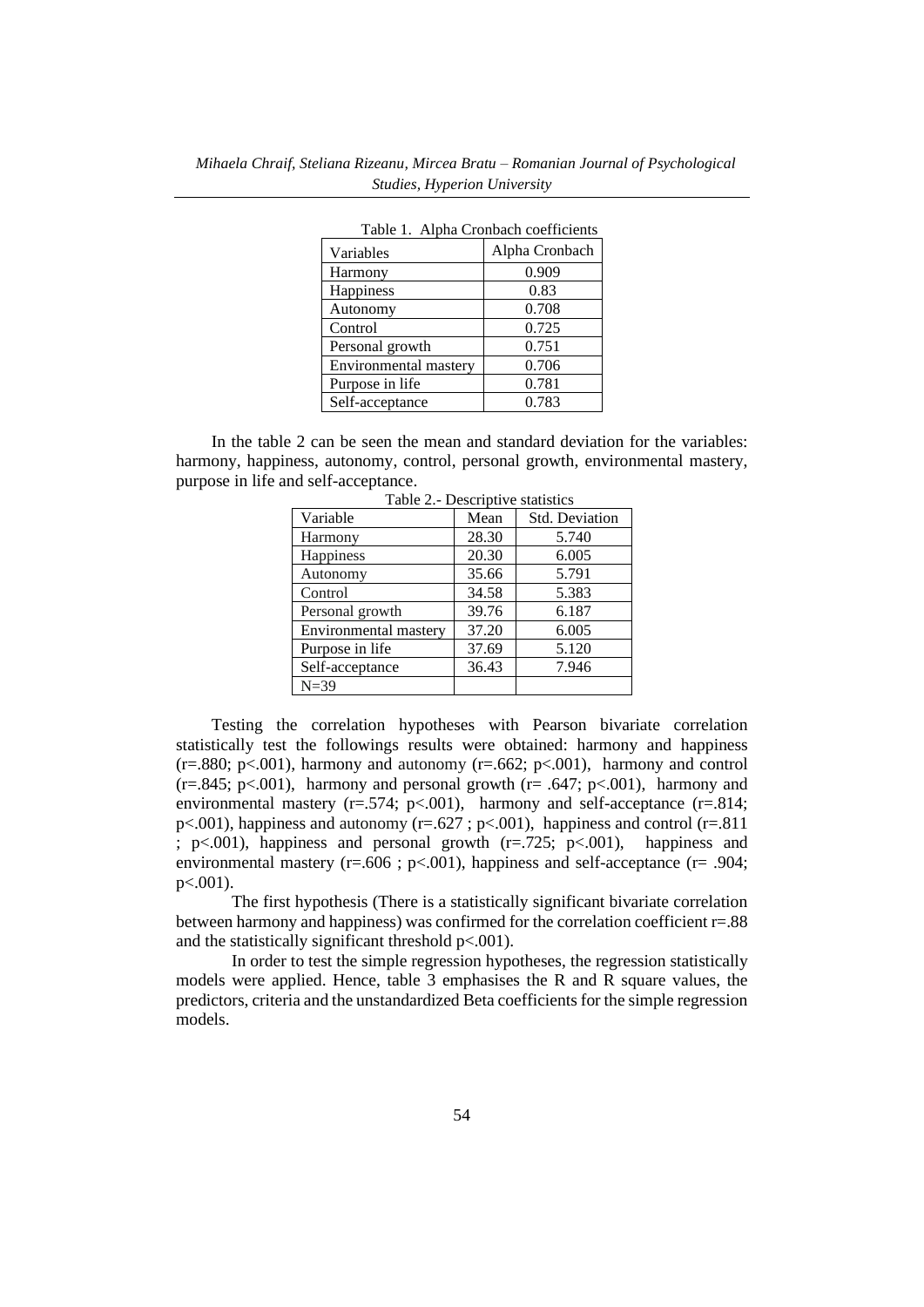| Table 3.- The regression models coefficients |        |                    |       |        |                  |  |  |
|----------------------------------------------|--------|--------------------|-------|--------|------------------|--|--|
| The criteria                                 | $Con-$ | Unstandardized co- | R     | R      | The predic-      |  |  |
|                                              | stant  | efficient Beta     |       | Square | tor              |  |  |
| Autonomy                                     | 16.747 | 0.668              | 0.662 | 0.439  | Harmony          |  |  |
| Control                                      | 12.145 | 0.793              | 0.845 | 0.715  | Harmony          |  |  |
| Personal growth                              | 20.041 | 0.697              | 0.647 | 0.418  | Harmony          |  |  |
| Environmental mas-                           | 20.217 | 0.6                | 0.547 | 0.329  | Harmony          |  |  |
| tery                                         |        |                    |       |        |                  |  |  |
| Self-acceptance                              | 4.52   | 1.127              | 0.814 | 0.663  | Harmony          |  |  |
| Autonomy                                     | 23.396 | 0.604              | 0.627 | 0.393  | <b>Happiness</b> |  |  |
| Control                                      | 19.81  | 0.728              | 0.811 | 0.658  | Happiness        |  |  |
| Personal growth                              | 24.597 | 0.747              | 0.725 | 0.526  | Happiness        |  |  |
| Environmental mas-                           | 24.897 | 0.606              | 0.606 | 0.367  |                  |  |  |
| tery                                         |        |                    |       |        | <b>Happiness</b> |  |  |
| Self-acceptance                              | 12.15  | 1.196              | 0.904 | 0.817  | <b>Happiness</b> |  |  |
| $N=39$                                       |        |                    |       |        |                  |  |  |

 *Mihaela Chraif, Steliana Rizeanu, Mircea Bratu – Romanian Journal of Psychological Studies, Hyperion University*

According the data from table 3, the research hypotheses were confirmed partially at the threshold  $p\leq 0.001$ . In this way the predictor variable Harmony predicts in simple linear regression models the facets of well-being as follows: autonomy, control, personal growth, environmental mastery and self-acceptance. Also, in the same table can be seen that the independent variable harmony predicts statistically significant the same facets of the well-being.

#### **5. CONCLUSIONS**

The findings confirmed partially the research hypotheses for  $p<0.01$ . Hence, regarding the first hypotheses, the results evidenced a very strong positive bivariate correlation  $(...)$  between harmony and happiness  $(r=.880; p<.001)$ .

Testing the linear regression models, the results highlighted that the hypotheses were partially confirmed for the dependent variables as facets of the well-being: autonomy, control, personal growth, environmental mastery and self-acceptance. The hypotheses testing the prediction models between the harmony and happiness and purpose in life as predicted variable were not confirmed at the statistically significant threshold  $p<.001$ ). The explanation is based on the concept measured by the items of the purpose in life well-being facet. Hence, the items measure the purpose in life as work, activities and material things. The items measuring the concepts harmony and happiness measure the non-material desires and states: "My lifestyle allows me to be in harmony ", "Most aspects of my life are in balance ", "I am in harmony", "Overall, I consider myself a very happy person", "Compared to most of my colleagues, I consider myself happier".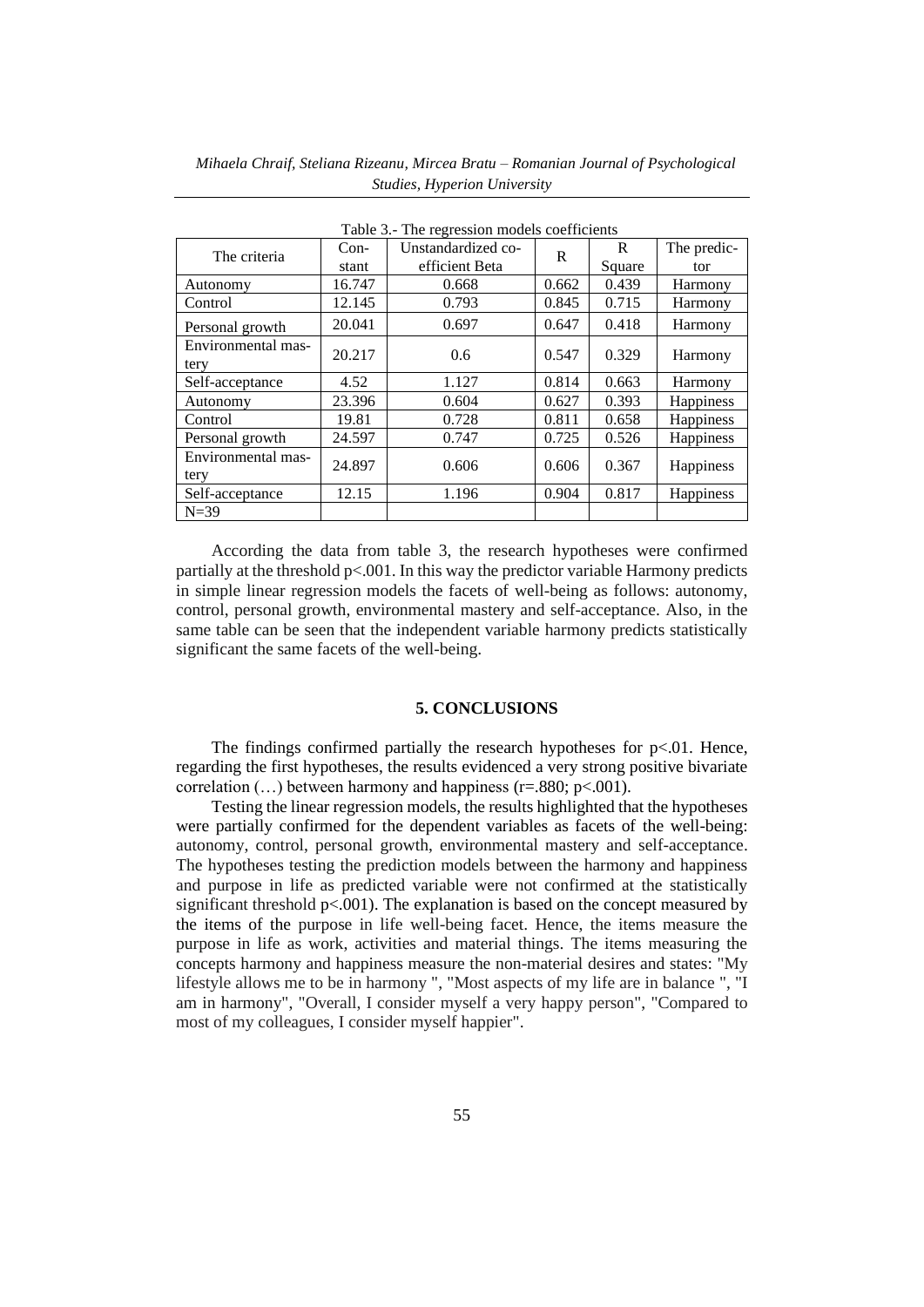*Received at: 31.01.2022, Accepted for publication on: 14.02.2022*

#### **REFERENCES**

Allen, S. (2018). *The Science of Gratitude*. John Templeton foundation. A white paper prepared for the John Templeton Foundation by the Greater Good Science Center at UC Berkeley

Bryja, B. (2012). *A study of the importance and impact of autonomy on the motivation and subjective well-being of British and Ecuadorian university students.*

Cazan, A-M. (2017). Validation and psychometric properties of the Romanian Version of the Subjective Happiness Scale. *Romanian Journal of Cognitive Behavioral Therapy and Hypnosis. 4. 1-5.*

Carreno, D. F., Eisenbeck, N., Pérez-Escobar, J. A., & García-Montes, J. M. (2021). Inner Harmony as an Essential Facet of Well-Being: A Multinational Study During the COVID-19 Pandemic. *Frontiers in psychology, 12, 648280.* <https://doi.org/10.3389/fpsyg.2021.648280>

Garcia, D. & Nima, A.A. & Kjell, O.N.E. (2014). The affective profiles, psychological well-being, and harmony: Environmental mastery and self-acceptance predict the sense of a harmonious life. *PeerJ. 2. e259.* 10.7717/peerj.259.

Kallay, E. & Rus, C. (2014). Psychometric Properties of the 44-Item Version of Ryff's Psychological Well-Being Scale. *European Journal of Psychological Assessment. 30*. 15. 10.1027/1015-5759/a000163.

Kjell, O. & Daukantaitė, D. & Hefferon, K. & Sikström, S. (2015). The Harmony in Life Scale Complements the Satisfaction with Life Scale: Expanding the Conceptualization of the Cognitive Component of Subjective Well-Being. *Social Indicators Research.* 126. 10.1007/s11205-015-0903-z.

Lyubomirsky, S. & Lepper, H. S. (1999). A measure of subjective happiness: Preliminary reliability and construct validation. *Social Indicators Research, 46*, 137-155.

Oleg, M. & Erik, L. (2013). Happiness, Subjective Well-being, Quality of Life and Life Satisfaction. 10.13140/RG.2.1.2622.4245. DOI:10.13140/RG.2.1.2622.4245. Conference: *Positive Psychology Conference* At: Auckland, New Zealand

Rizeanu, S., Chraif, M. (2021). The relationship between happiness, emotions and quality of life. *Romanian Journal of Psychology Studies, vol 9, issue 1, p. 25-32*

Rizeanu, S., Chraif, M. (2020). The relationship between humor, life satisfaction, emotions and well-being. *Romanian Journal of Psychology Studies, vol 8, issue 2, p. 31-40.*

Rudy, D., Sheldon, K.M., Awong, T., & Tan, H.H. (2007). Autonomy, culture, and well-being: The benefits of inclusive autonomy. *Journal of Research in Personality, 41*, 983- 1007.

Ryff, C.D., Keyes, C.L. (1995). The structure of psychological well-being revisited. *Journal of Personality Social Psychological, 69,* 719–727. doi: 10.1037/0022-3514.69.4.719.

Seifert, S.A., (2005). *Ryff scale of psychological well being* https://centerofinquiry.org/uncategorized/ryff-scales-of-psychological-well-being/

Satici, S., Gocet Tekin, E. (2017). Harmony in Life Scale - Turkish version: Studies of validity and reliability. *Psicologia: Reflexão e Crítica 30,18*. <https://doi.org/10.1186/s41155-017-0073-9>